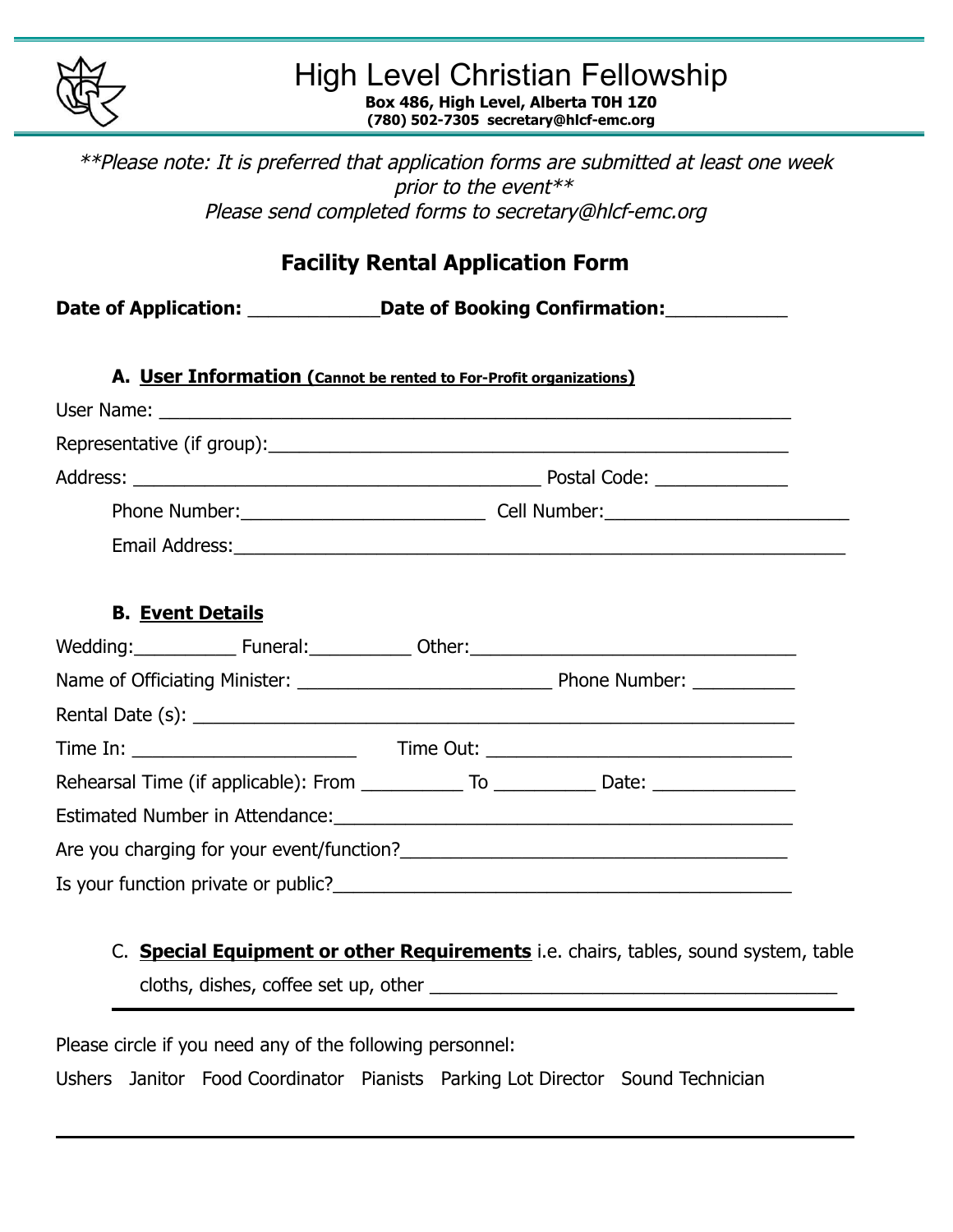| Check off and complete those items that apply to your rental request                                                |                                    |  |
|---------------------------------------------------------------------------------------------------------------------|------------------------------------|--|
| <b>Sanctuary which includes the Fireside Room</b><br>$($50/hour up to a maximum of $200/day) x$ hours               |                                    |  |
| <b>Fellowship Hall which includes Parent Room &amp; Nursery</b><br>$($30/hour up to a maximum of $100/day) x$ hours |                                    |  |
| <b>Kitchen which includes the Fellowship Hall</b> (\$50/hour up to a maximum of \$200 a day)                        | $x$ ______________ hours           |  |
| All other rooms (Classrooms & Fireside Room alone)<br>(\$30/hour up to a maximum of \$100 a day)                    | $x$ ______________ hours           |  |
| <b>Pianist/Musician</b> (\$25/hour up to a maximum of \$200/day)                                                    | $x \underline{\hspace{2cm}}$ hours |  |
| <b>Sound Technicians</b> (\$25/hour up to a maximum of \$200/day)                                                   | $x$ ______________ hours           |  |
| Food Director (\$25/hour up to a maximum of \$200/day)                                                              | x ___________ hours                |  |
| <b>Janitor</b> (\$25/hour up to a maximum of \$200/day)                                                             | $x$ _______________ hours          |  |
| <b>Ushers</b> (\$25/hour up to a maximum of \$200/day)                                                              | $x \underline{\hspace{2cm}}$ hours |  |
| <b>Parking Lot Director</b> (\$25/hour up to a maximum of \$200/day)                                                | $x \underline{\hspace{2cm}}$ hours |  |
| <b>Admin Delegate</b> $(\frac{25}{h}$ our up to a maximum of $\frac{200}{day}$                                      | $x$ ______________ hours           |  |
| <b>Security Deposit of \$300</b>                                                                                    |                                    |  |
| Total Amount Owing:                                                                                                 |                                    |  |
|                                                                                                                     |                                    |  |

I understand that this is an applicaion for rental, and in no way a binding agreement to rent the facilities of High Level Christian Fellowship (HLCF). All applications will be turned over to the Adminstrastion Committee Chair for consideration, after which I will be contacted. HLCF retains the right to deny rental of the facility for any reason. Applications will be processed in as timely a manner as possible- please remember this is a volunteer board.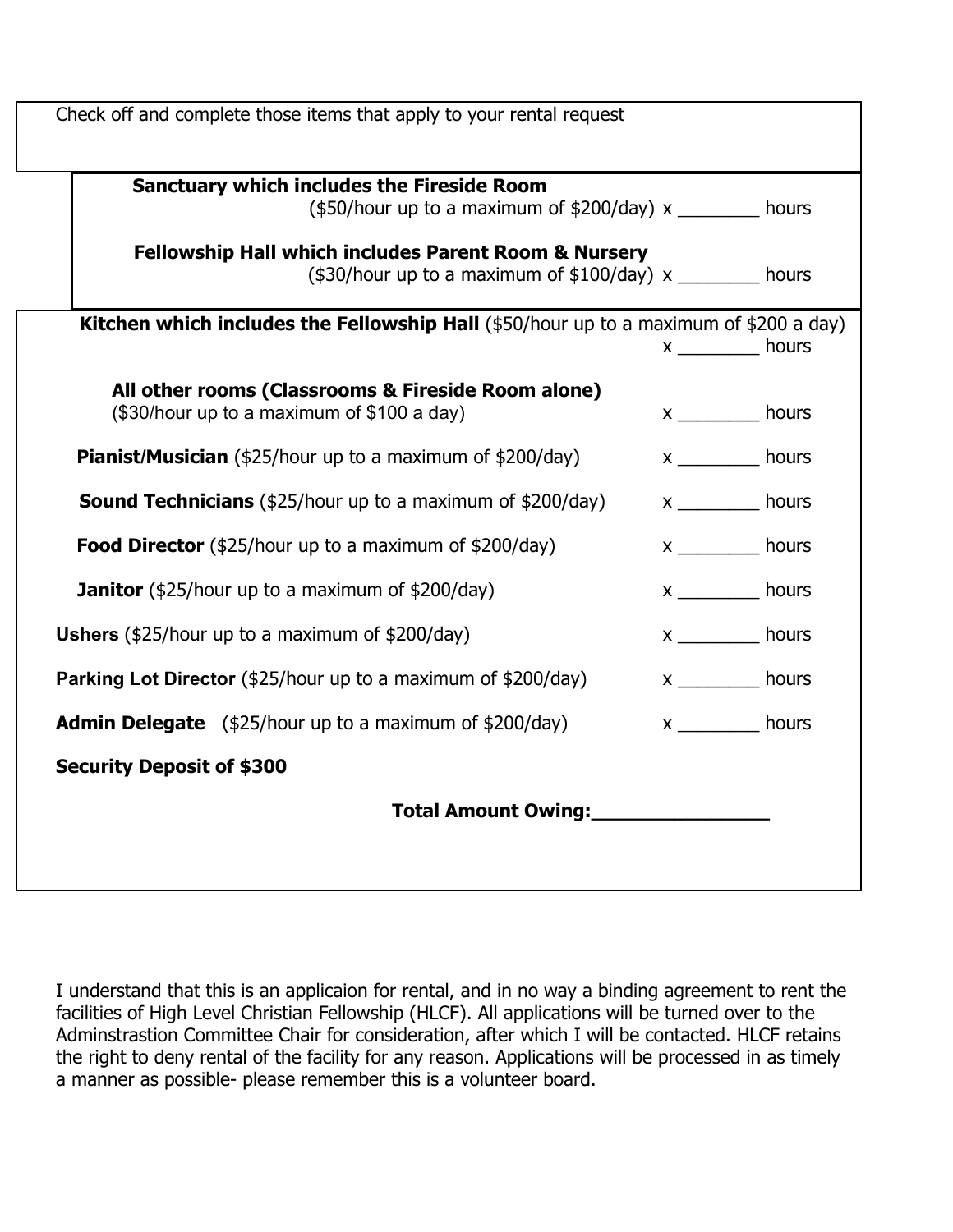1. I/we agree to respect the property of High Level Christian Fellowship and will pay for any and all damages incurred during the rental period. Additionally, no décor/decorations will be altered, changed or removed without permission from the Administration Committee.

- 2. I/we understand that there is no smoking, drugs, or alcohol allowed on the premises. I/we, the renting party, agree to take responsibility for any participant, spectator, or other person in or at our function that does not adhere to these rules. I/We will not use confetti or rice in the church building.
- 3. I/we understand that designated tables, chairs, and dishes are ours to use, and that all set-up and preparations are our responsibility, and we agree to clean up and leave the facility in pre-rental condition.
- 4. I/we hereby agree that nothing will be placed on the piano and to not move the piano. A \$1200 tuning charge may apply if it is moved.
- 5. I/we hereby release High Level Christian Fellowship from all liability for any and all damages, losses, injuries, permanent disability, or death caused to any and all participants, spectators, and anyone else present, whether occurring before, during, or after the function, whether on or off the property of High Level Christian Fellowship.

6. I/we understand that we must arrange for our own insurance and provide a Certificate of Insurance to the Secretary before usage of the facility.

- 7. I/we understand that renting the facility does not mean that High Level Christian Fellowship endorses me/us, our beliefs or activities.
- 8. I/we agree to pay the security deposit, rental fee, Admin delegate fee, as well as any fees relating to musician and sound technicians, kitchen personnel and janitors, at least one week in advance of the agreed rental period.
- 9. I/we have read and understand the agreement and will abide with the rental policy.
- 10. I/we understand that this rental request is subject to the approval of the church Administration Chairperson and/or Committee.
	- 11. I/we understand that High Level Christian Fellowship reserves the right to cancel user agreements if the facility is required for a church function.

\_\_\_\_\_\_\_\_\_\_\_\_\_\_\_\_\_\_\_\_\_\_\_\_\_\_\_\_\_\_\_\_\_\_\_\_\_\_\_\_ \_\_\_\_\_\_\_\_\_\_\_\_\_\_\_\_\_\_\_\_\_\_\_\_\_\_\_ Signature of Renting Party **Date**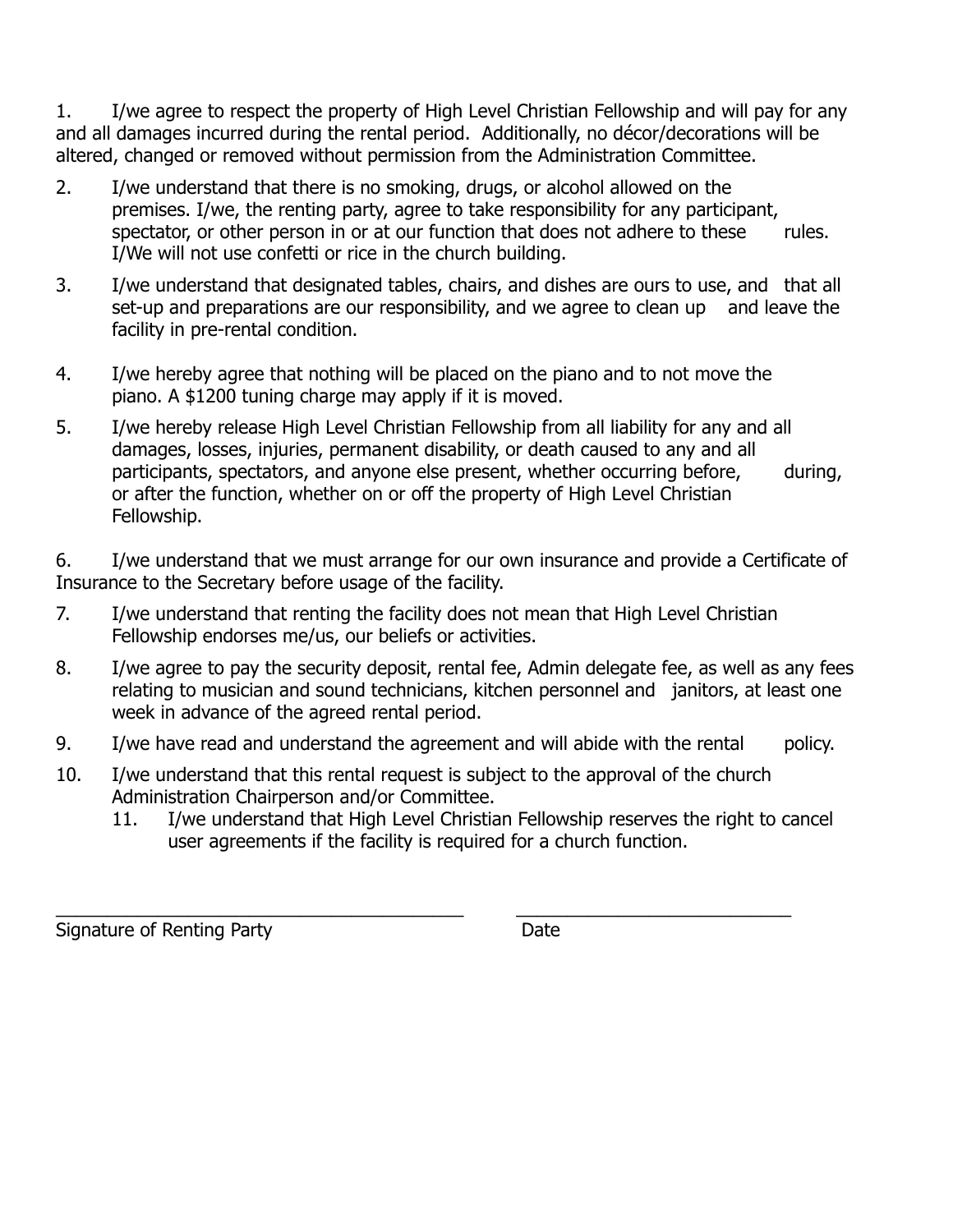#### **Access Outside User Group Insurance**

NOTE: Churches, groups, registered charities and individuals that have commercial general liability insurance do not need to purchase Access Outside User Group Insurance; need only to provide a copy of the insurance.

Access Outside User Group Insurance needs to be purchased by individuals and groups who do not have any commercial general liability insurance. E.g. individuals renting the church for wedding, funerals, aerobics class, recital, birthday/anniversary/reunion celebrations, etc. For detailed information regarding Access Insurance and fee structure consult Robertson & Hall Insurance 1-800-640-0933 or [access@robertsonhall.com](mailto:access@robertsonhall.com)

Online application for Access Insurance can be found at <http://www.robertsonhall.com/church-insurance/access/access-outside-usergroup-application.html>

#### **D. To be completed by Facility Rental Co-ordinator after the Facility Rental**

# **Agreement has been approved and processed.**

| <b>Position</b>          | <b>Name</b> | <b>Contact Number</b> |
|--------------------------|-------------|-----------------------|
| Admin Delegate           |             |                       |
| Food Coordinator         |             |                       |
| <b>Usher</b>             |             |                       |
| Parking Lot Director     |             |                       |
| Pianist                  |             |                       |
| <b>Music Team Leader</b> |             |                       |
| Sound Technician         |             |                       |
| Janitor                  |             |                       |